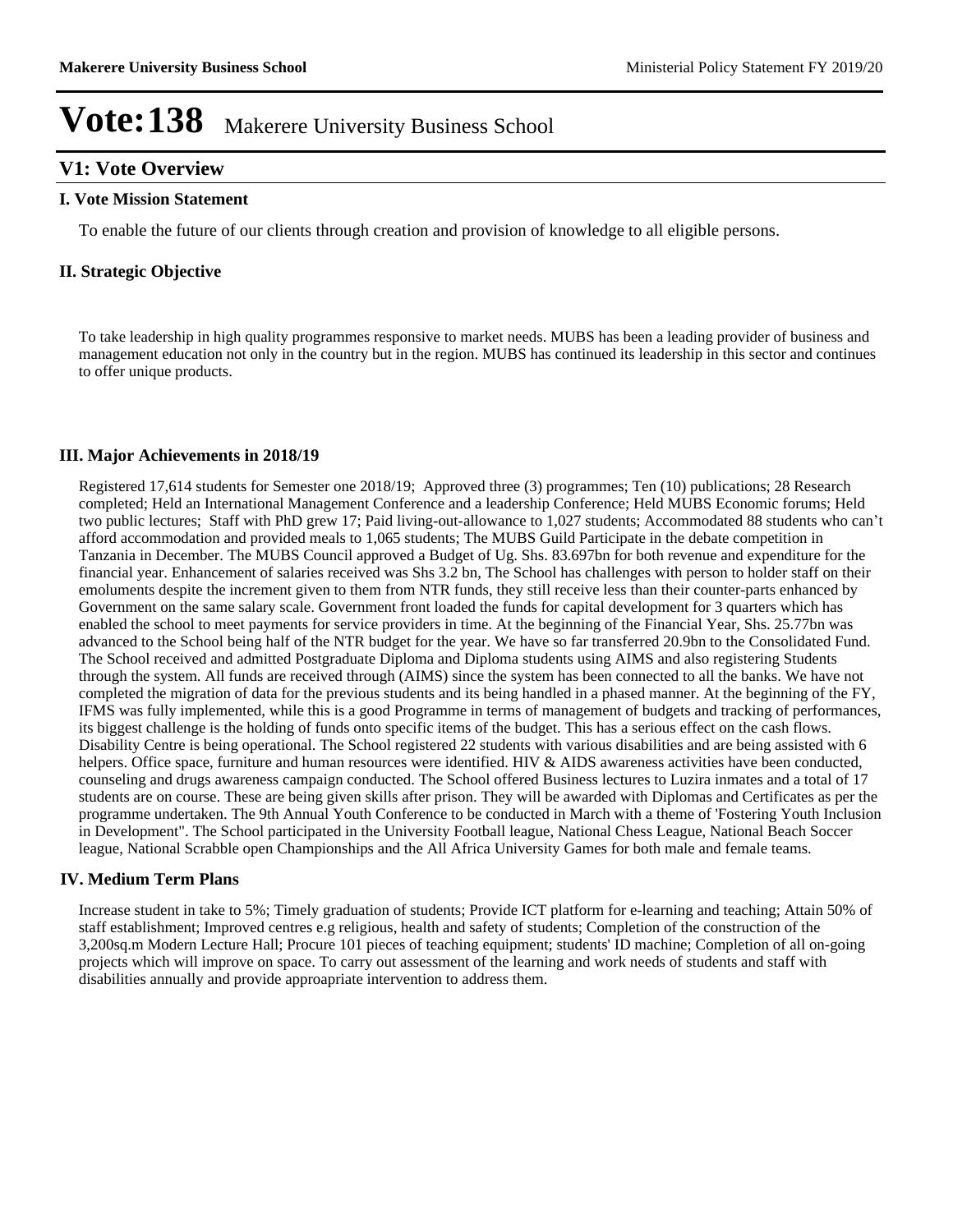## **V. Summary of Past Performance and Medium Term Budget Allocations**

**Table 5.1: Overview of Vote Expenditures (UShs Billion)**

|                                 |                                                      |                    | 2018/19       |                                           |         | <b>MTEF Budget Projections</b> |         |         |         |
|---------------------------------|------------------------------------------------------|--------------------|---------------|-------------------------------------------|---------|--------------------------------|---------|---------|---------|
|                                 |                                                      | 2017/18<br>Outturn | <b>Budget</b> | <b>Approved Expenditure</b><br>by End Dec | 2019/20 | 2020/21                        | 2021/22 | 2022/23 | 2023/24 |
| <b>Recurrent</b>                | Wage                                                 | 22.479             | 25.440        | 11.989                                    | 47.727  | 50.113                         | 52.619  | 55.250  | 58.012  |
|                                 | Non Wage                                             | 3.577              | 3.909         | 1.918                                     | 25.144  | 28.916                         | 34.699  | 41.639  | 49.967  |
| Devt.                           | GoU                                                  | 2.234              | 2.800         | 2.639                                     | 4.170   | 5.004                          | 5.004   | 5.004   | 5.004   |
|                                 | Ext. Fin.                                            | 0.000              | 0.000         | 0.000                                     | 0.000   | 0.000                          | 0.000   | 0.000   | 0.000   |
|                                 | <b>GoU</b> Total                                     | 28.291             | 32.149        | 16.546                                    | 77.041  | 84.033                         | 92.322  | 101.893 | 112.983 |
| <b>Total GoU+Ext Fin (MTEF)</b> |                                                      | 28.291             | 32.149        | 16.546                                    | 77.041  | 84.033                         | 92.322  | 101.893 | 112.983 |
|                                 | Arrears                                              | 0.000              | 0.343         | 0.329                                     | 0.000   | 0.000                          | 0.000   | 0.000   | 0.000   |
|                                 | <b>Total Budget</b>                                  | 28.291             | 32.492        | 16.875                                    | 77.041  | 84.033                         | 92.322  | 101.893 | 112.983 |
|                                 | <b>A.I.A Total</b>                                   | 23.715             | 51.548        | 24.755                                    | 0.000   | 0.000                          | 0.000   | 0.000   | 0.000   |
|                                 | <b>Grand Total</b>                                   | 52.006             | 84.041        | 41.630                                    | 77.041  | 84.033                         | 92.322  | 101.893 | 112.983 |
|                                 | <b>Total Vote Budget</b><br><b>Excluding Arrears</b> | 52.006             | 83.697        | 41.301                                    | 77.041  | 84.033                         | 92.322  | 101.893 | 112.983 |

### **VI. Budget By Economic Clasification**

**Table V6.1 2018/19 and 2019/20 Budget Allocations by Item**

|                                       |        |          | 2018/19 Approved Budget |              |        | 2019/20 Draft Estimates |              |
|---------------------------------------|--------|----------|-------------------------|--------------|--------|-------------------------|--------------|
| <b>Billion Uganda Shillings</b>       | GoU    | Ext. Fin | <b>AIA</b>              | <b>Total</b> | GoU    | Ext. Fin                | <b>Total</b> |
| <b>Output Class: Outputs Provided</b> | 29.349 | 0.000    | 45.270                  | 74.619       | 72.871 | 0.000                   | 72.871       |
| 211 Wages and Salaries                | 25.440 | 0.000    | 25.732                  | 51.173       | 53.317 | 0.000                   | 53.317       |
| 212 Social Contributions              | 2.025  | 0.000    | 2.782                   | 4.807        | 5.341  | 0.000                   | 5.341        |
| 213 Other Employee Costs              | 0.000  | 0.000    | 1.153                   | 1.153        | 0.451  | 0.000                   | 0.451        |
| 221 General Expenses                  | 0.000  | 0.000    | 8.486                   | 8.486        | 4.987  | 0.000                   | 4.987        |
| 222 Communications                    | 0.000  | 0.000    | 0.394                   | 0.394        | 0.495  | 0.000                   | 0.495        |
| 223 Utility and Property Expenses     | 0.433  | 0.000    | 1.348                   | 1.782        | 2.031  | 0.000                   | 2.031        |
| 224 Supplies and Services             | 0.000  | 0.000    | 0.523                   | 0.523        | 0.450  | 0.000                   | 0.450        |
| 225 Professional Services             | 0.000  | 0.000    | 0.150                   | 0.150        | 0.000  | 0.000                   | 0.000        |
| 226 Insurances and Licenses           | 0.000  | 0.000    | 0.870                   | 0.870        | 0.000  | 0.000                   | 0.000        |
| 227 Travel and Transport              | 0.000  | 0.000    | 2.431                   | 2.431        | 1.074  | 0.000                   | 1.074        |
| 228 Maintenance                       | 0.000  | 0.000    | 1.350                   | 1.350        | 0.596  | 0.000                   | 0.596        |
| 282 Miscellaneous Other Expenses      | 1.451  | 0.000    | 0.050                   | 1.501        | 4.128  | 0.000                   | 4.128        |
| <b>Output Class: Outputs Funded</b>   | 0.000  | 0.000    | 1.829                   | 1.829        | 0.000  | 0.000                   | 0.000        |
| 262 To international organisations    | 0.000  | 0.000    | 0.098                   | 0.098        | 0.000  | 0.000                   | 0.000        |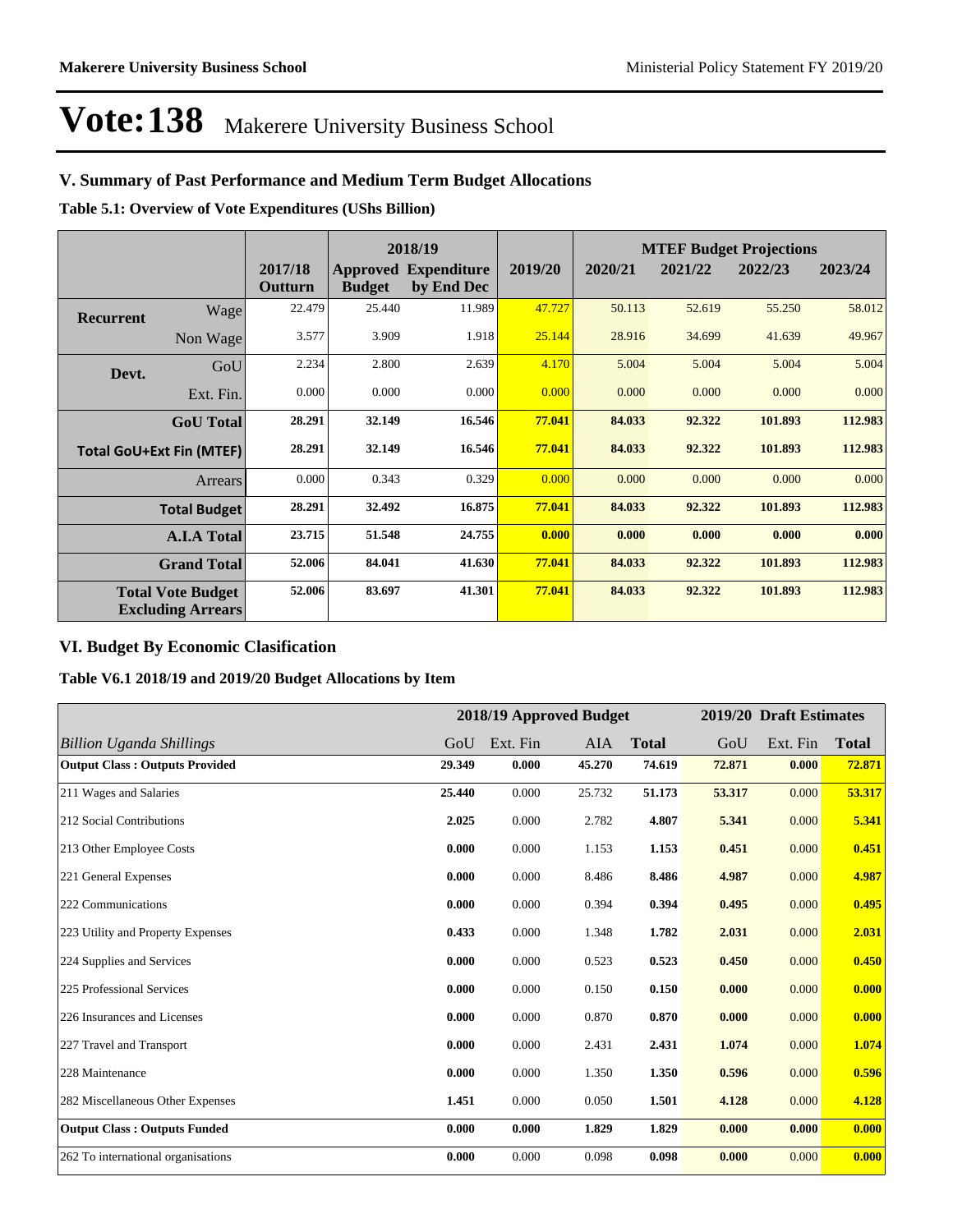| 263 To other general government units  | 0.000  | 0.000 | 1.731  | 1.731  | 0.000  | 0.000 | 0.000  |
|----------------------------------------|--------|-------|--------|--------|--------|-------|--------|
| <b>Output Class: Capital Purchases</b> | 2.800  | 0.000 | 4.450  | 7.250  | 4.170  | 0.000 | 4.170  |
| 311 NON-PRODUCED ASSETS                | 0.000  | 0.000 | 0.050  | 0.050  | 0.100  | 0.000 | 0.100  |
| 312 FIXED ASSETS                       | 2.800  | 0.000 | 4.400  | 7.200  | 4.070  | 0.000 | 4.070  |
| <b>Output Class: Arrears</b>           | 0.343  | 0.000 | 0.000  | 0.343  | 0.000  | 0.000 | 0.000  |
| 321 DOMESTIC                           | 0.343  | 0.000 | 0.000  | 0.343  | 0.000  | 0.000 | 0.000  |
| <b>Grand Total:</b>                    | 32.492 | 0.000 | 51.548 | 84.041 | 77.041 | 0.000 | 77.041 |
| <b>Total excluding Arrears</b>         | 32.149 | 0.000 | 51.548 | 83.697 | 77.041 | 0.000 | 77.041 |

### **VII. Budget By Programme And Subprogramme**

### **Table V7.1: Past Expenditure Outturns and Medium Term Projections by Programme and SubProgramme**

| <b>Billion Uganda shillings</b>                             |                       | FY 2018/19                       |                                   |                                             |         | <b>Medium Term Projections</b> |         |         |
|-------------------------------------------------------------|-----------------------|----------------------------------|-----------------------------------|---------------------------------------------|---------|--------------------------------|---------|---------|
|                                                             | FY 2017/18<br>Outturn | <b>Approved</b><br><b>Budget</b> | <b>Spent By</b><br><b>End Dec</b> | 2019-20<br><b>Proposed</b><br><b>Budget</b> | 2020-21 | 2021-22                        | 2022-23 | 2023-24 |
| <b>13 Support Services Programme</b>                        | 0.000                 | 0.000                            | 0.000                             | 74.487                                      | 80.852  | 88.158                         | 97.729  | 107.486 |
| 0896 Support to MUBS Infrastructural Dev't                  | 0.000                 | 0.000                            | 0.000                             | 4.170                                       | 5.004   | 5.004                          | 5.004   | 5.004   |
| 26 Central Administration                                   | 0.000                 | 0.000                            | 0.000                             | 70.317                                      | 75.848  | 83.154                         | 92.725  | 102.482 |
| <b>14 Delivery of Tertiary Education</b><br>Programme       | 0.000                 | 0.000                            | 0.000                             | 2.554                                       | 3.181   | 4.164                          | 4.164   | 5.496   |
| 14 Faculty of Computing and Informatics                     | 0.000                 | 0.000                            | 0.000                             | 0.243                                       | 0.302   | 0.377                          | 0.415   | 0.560   |
| 15 Faculty of Management                                    | 0.000                 | 0.000                            | 0.000                             | 0.171                                       | 0.212   | 0.265                          | 0.291   | 0.393   |
| 16 Faculty of Marketing Leisure & Hosp Mgt                  | 0.000                 | 0.000                            | 0.000                             | 0.178                                       | 0.220   | 0.275                          | 0.303   | 0.409   |
| 17 Faculty of Commerce                                      | 0.000                 | 0.000                            | 0.000                             | 0.264                                       | 0.327   | 0.409                          | 0.449   | 0.607   |
| 18 Faculty of Vocational Distance Education                 | 0.000                 | 0.000                            | 0.000                             | 0.203                                       | 0.252   | 0.315                          | 0.347   | 0.468   |
| 19 Faculty of Graduate Studies & Research                   | 0.000                 | 0.000                            | 0.000                             | 0.155                                       | 0.192   | 0.240                          | 0.264   | 0.356   |
| 20 Faculty of Entrepreneurship & Business<br>Administration | 0.000                 | 0.000                            | 0.000                             | 0.242                                       | 0.300   | 0.375                          | 0.412   | 0.556   |
| 21 Arua Campus                                              | 0.000                 | 0.000                            | 0.000                             | 0.197                                       | 0.244   | 0.305                          | 0.336   | 0.453   |
| 22 Mbarara Campus                                           | 0.000                 | 0.000                            | 0.000                             | 0.206                                       | 0.255   | 0.319                          | 0.351   | 0.474   |
| 23 Mbale Campus                                             | 0.000                 | 0.000                            | 0.000                             | 0.138                                       | 0.171   | 0.214                          | 0.235   | 0.317   |
| 24 Jinja Campus                                             | 0.000                 | 0.000                            | 0.000                             | 0.335                                       | 0.415   | 0.519                          | 0.381   | 0.389   |
| 25 Faculty of Energy Economics & Mgt                        | 0.000                 | 0.000                            | 0.000                             | 0.223                                       | 0.291   | 0.551                          | 0.380   | 0.513   |
| 51 Delivery of Tertiary Education                           | 52.006                | 84.041                           | 41.630                            | 0.000                                       | 0.000   | 0.000                          | 0.000   | 0.000   |
| 01 Administration                                           | 48.097                | 76.791                           | 38.564                            | 0.000                                       | 0.000   | 0.000                          | 0.000   | 0.000   |
| 0896 Support to MUBS Infrastructural Dev't                  | 3.908                 | 7.250                            | 3.066                             | 0.000                                       | 0.000   | 0.000                          | 0.000   | 0.000   |
| <b>Total for the Vote</b>                                   | 52.006                | 84.041                           | 41.630                            | 77.041                                      | 84.033  | 92.322                         | 101.893 | 112.983 |
| <b>Total Excluding Arrears</b>                              | 52.006                | 83.697                           | 41.301                            | 77.041                                      | 84.033  | 92.322                         | 101.893 | 112.983 |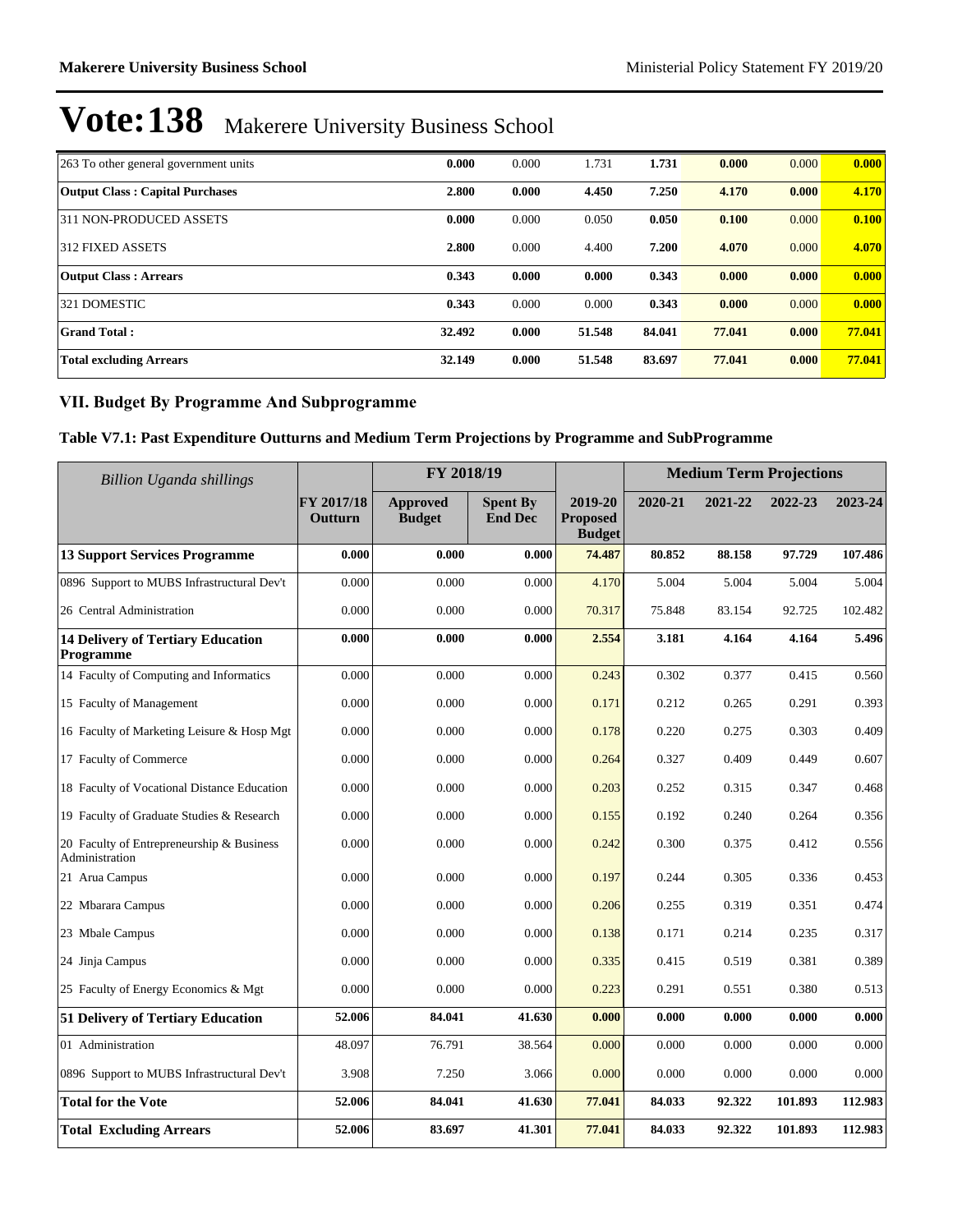#### **VIII. Programme Performance and Medium Term Plans**

**Table V8.1: Programme Outcome and Outcome Indicators ( Only applicable for FY 2019/20)**

N/A

#### **IX. Major Capital Investments And Changes In Resource Allocation**

#### **Table 9.1: Major Capital Investment (Capital Purchases outputs over 0.5Billion)**

| FY 2018/19                                                                             | FY 2019/20     |                                                    |                                                      |  |  |  |  |  |  |
|----------------------------------------------------------------------------------------|----------------|----------------------------------------------------|------------------------------------------------------|--|--|--|--|--|--|
| <b>Appr. Budget and Planned Outputs</b>                                                |                | <b>Expenditures and Achievements by</b><br>end Dec | <b>Proposed Budget and Planned</b><br><b>Outputs</b> |  |  |  |  |  |  |
| <b>Vote 138 Makerere University Business School</b>                                    |                |                                                    |                                                      |  |  |  |  |  |  |
| Program: 07 13 Support Services Programme                                              |                |                                                    |                                                      |  |  |  |  |  |  |
| Development Project: 0896 Support to MUBS Infrastructural Dev't                        |                |                                                    |                                                      |  |  |  |  |  |  |
| Output: 07 13 77 Purchase of Specialised Machinery & Equipment                         |                |                                                    |                                                      |  |  |  |  |  |  |
|                                                                                        |                |                                                    |                                                      |  |  |  |  |  |  |
| <b>Total Output Cost(Ushs Thousand)</b>                                                | 0              | 0                                                  | 1,020,000                                            |  |  |  |  |  |  |
| Gou Dev't:                                                                             | $\Omega$       | $\Omega$                                           | 1,020,000                                            |  |  |  |  |  |  |
| Ext Fin:                                                                               | $\Omega$       | $\Omega$                                           |                                                      |  |  |  |  |  |  |
| A.I.A.                                                                                 | $\Omega$       | $\Omega$                                           |                                                      |  |  |  |  |  |  |
| Output: 07 13 80 Construction and Rehabilitation of Learning Facilities (Universities) |                |                                                    |                                                      |  |  |  |  |  |  |
|                                                                                        |                |                                                    |                                                      |  |  |  |  |  |  |
| <b>Total Output Cost(Ushs Thousand)</b>                                                | 0              |                                                    | 2,800,000                                            |  |  |  |  |  |  |
| Gou Dev't:                                                                             | $\Omega$       | $\Omega$                                           | 2,800,000                                            |  |  |  |  |  |  |
| Ext Fin:                                                                               | $\Omega$       | $\Omega$                                           |                                                      |  |  |  |  |  |  |
| A.I.A.                                                                                 | $\overline{0}$ | $\Omega$                                           | $\Omega$                                             |  |  |  |  |  |  |

#### **X. Vote Challenges and Plans To Improve Performance**

#### **Vote Challenges**

Less revenue than the approved budget by 20%; Students' drop-out at an average of 30%; Insufficient research fund; Delays in approval of plans by KCCA; Salary shortfalls; Delays by Makerere to approve our new programmes; Inflation against budget

#### **Plans to improve Vote Performance**

Increase on the teaching space to target more students; increased participation of students in activities related to entrepreneurship; start on skills related courses to improve on the numbers of skilled workforce; Expand the delivery methods and target online degree programmes

#### **XI Off Budget Support**

#### **Table 11.1 Off-Budget Support by Sub-Programme**

N/A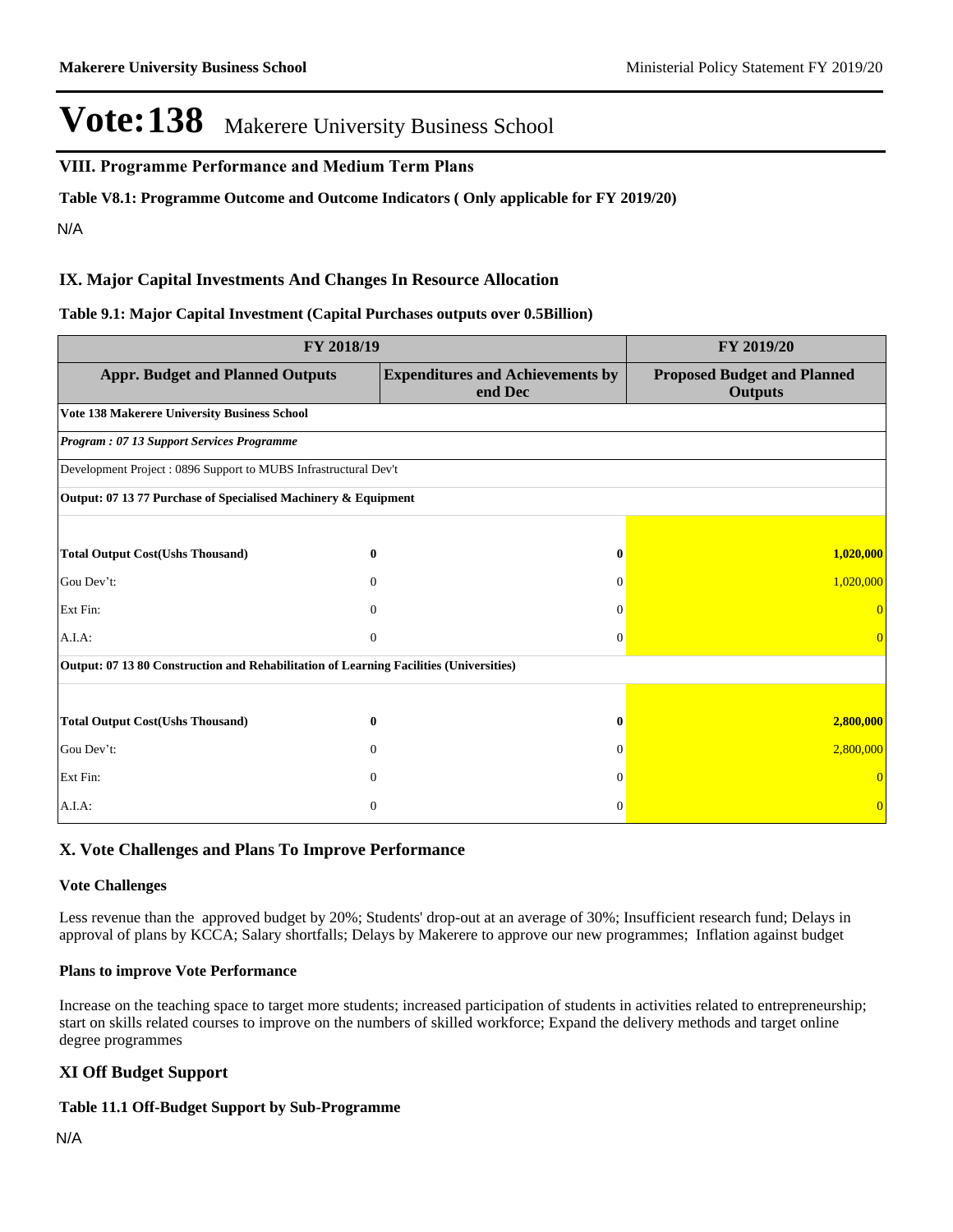## **XII. Vote Cross Cutting Policy And Other Budgetary Issues**

#### **Table 12.1: Cross- Cutting Policy Issues**

| <b>Issue Type:</b>                  | <b>HIV/AIDS</b>                                                                                                                |
|-------------------------------------|--------------------------------------------------------------------------------------------------------------------------------|
| Objective:                          | Sensitize and create awareness of the dangers of HIV/AIDS and related diseases                                                 |
| <b>Issue of Concern:</b>            | To reduce on new infections and offer counseling services HIV/AIDS patients and drug addicts                                   |
| <b>Planned Interventions:</b>       | MUBS has recruited healthy workers to handle HIV/AIDS testing and counseling services to<br>students and staff                 |
| <b>Budget Allocation (Billion):</b> | 0.150                                                                                                                          |
| <b>Performance Indicators:</b>      | Number of Counseling Sessions conducted;<br>Number of tests done<br>Cases of drug addicts counseled and helped                 |
| Objective:                          | Ensure improved quality and efficient health services to the students and staff                                                |
| <b>Issue of Concern:</b>            | Have a healthy community for social and economic transformation                                                                |
| <b>Planned Interventions:</b>       | Health talks and workshops, qualified personnel in the health Unit, diagnosing and treatment of<br>patients                    |
| <b>Budget Allocation (Billion):</b> | 0.120                                                                                                                          |
| <b>Performance Indicators:</b>      | Number of workshops held<br>Number of diagnosis made<br>Number of critical illnesses referred for further management           |
| <b>Issue Type:</b>                  | Gender                                                                                                                         |
| Objective:                          | Provision of equal opportunity in employment with respect to acceptable human rights practices                                 |
| <b>Issue of Concern:</b>            | Boost staff morale and reduce instances of workplace conflict                                                                  |
| <b>Planned Interventions:</b>       | Avail all staff opportunity to study and be part of management and decision making                                             |
| <b>Budget Allocation (Billion):</b> | 0.200                                                                                                                          |
| <b>Performance Indicators:</b>      | Ratio of women to men of staff on management<br>Ratio of women to men of staff development on Capacity building                |
| Objective:                          | Promote gender issues through public awareness;<br>Sensitize students and staff on issues of Gender and disability             |
| <b>Issue of Concern:</b>            | Provide more inclusive and extensive social services                                                                           |
| <b>Planned Interventions:</b>       | Provide appropriate infrastructure for the physically challenged<br>Create awareness to the rights of the disabled             |
| <b>Budget Allocation (Billion):</b> | 0.250                                                                                                                          |
| <b>Performance Indicators:</b>      | -Number of facilities for the disabled<br>-Number of the disabled students supported                                           |
| Objective:                          | Ensure equal opportunity for all categories of persons in provision of services. These include men,<br>women and the disabled. |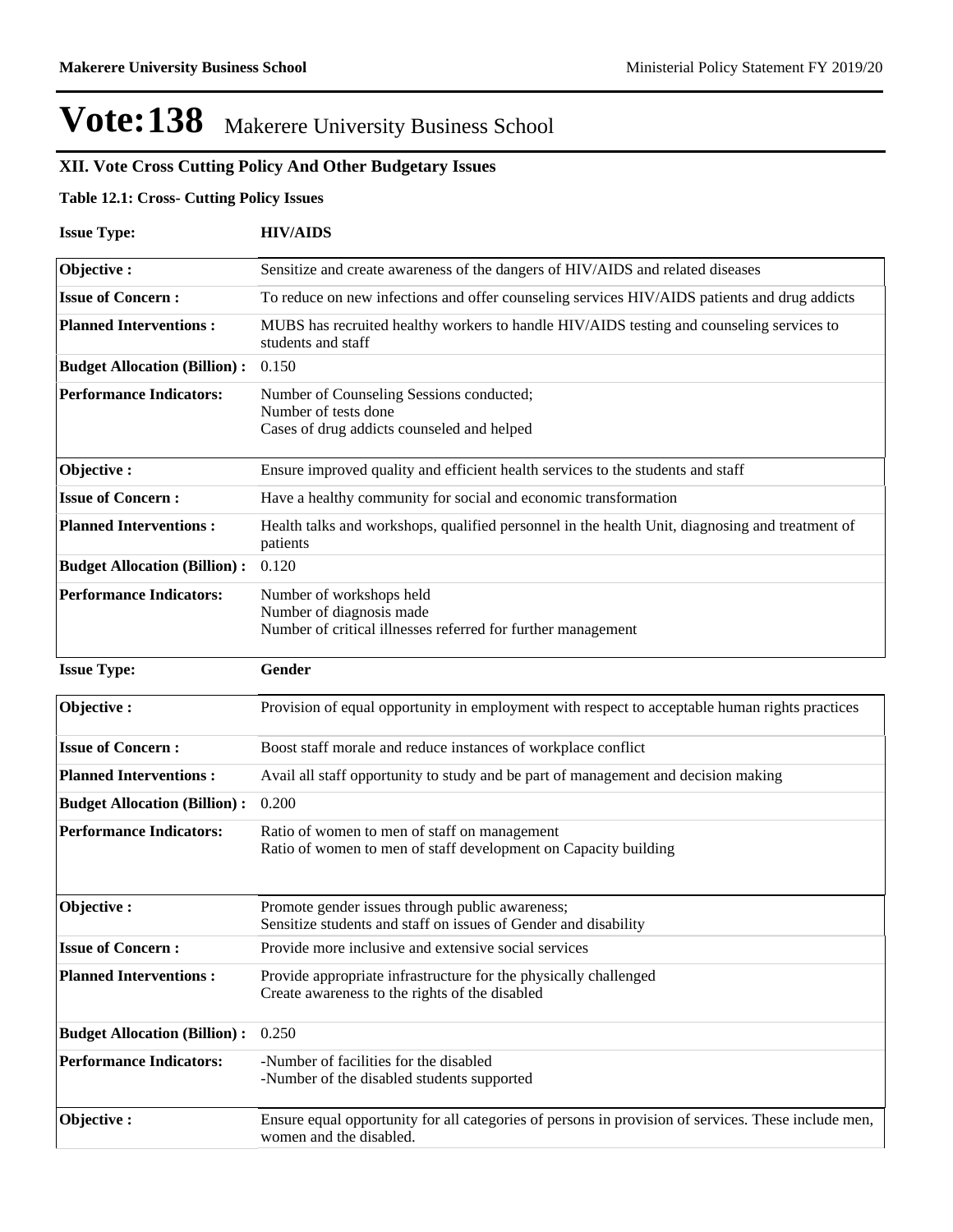| <b>Issue of Concern:</b>            | Services to be provided as per status and needs of an individual                                                                                               |
|-------------------------------------|----------------------------------------------------------------------------------------------------------------------------------------------------------------|
| <b>Planned Interventions:</b>       | To support and advocate for social inclusion of students with disabilities as well as providing for<br>the SDW services as provided for in the school policies |
| <b>Budget Allocation (Billion):</b> | 0.150                                                                                                                                                          |
| <b>Performance Indicators:</b>      | Number of Policies implemented that promote gender and equality                                                                                                |
| <b>Issue Type:</b>                  | <b>Enviroment</b>                                                                                                                                              |
| Objective:                          | Protect the environment                                                                                                                                        |
| <b>Issue of Concern:</b>            | Reserve the environment for the present and future generations through a proper waste<br>management policy                                                     |
| <b>Planned Interventions:</b>       | -Plant trees<br>-proper waste management policy<br>-Minimize paper use by embracing technology                                                                 |
| <b>Budget Allocation (Billion):</b> | 0.020                                                                                                                                                          |
| <b>Performance Indicators:</b>      | -Number of trees planted<br>-Reduction in paper use and costs<br>-Waste disposal infrastructure available                                                      |
| Objective:                          | A conducive environment for health living                                                                                                                      |
| <b>Issue of Concern:</b>            | Have a health environment for quality teaching and learning                                                                                                    |
| <b>Planned Interventions:</b>       | Contracting cleaning services that are efficient to maintain School facilities and compound                                                                    |
| <b>Budget Allocation (Billion):</b> | 0.370                                                                                                                                                          |
| <b>Performance Indicators:</b>      | -Reports on the maintenance services<br>-Sanitary infrastructure available                                                                                     |

### **XIII. Personnel Information**

### **Table 13.1 Staff Establishment Analysis**

| <b>Title</b>              | <b>Salary Scale</b> | <b>Number Of Approved Positions</b> | <b>Number Of Filled Positions</b> |
|---------------------------|---------------------|-------------------------------------|-----------------------------------|
| Supervisor                | M20.2               | 60                                  | 54                                |
| <b>Office Assistant</b>   | M21.1               | 71                                  | 25                                |
| Aide                      | M22.1               | 201                                 | 68                                |
| Professor/Dean            | M3.8                | 101                                 | 3                                 |
| Deputy Director           | M4.3                | 30                                  | 20                                |
| Director                  | M4.5                | $\overline{7}$                      | $\overline{4}$                    |
| Associate Professor/Dean  | M4.8                | 101                                 | 3                                 |
| <b>Assistant Director</b> | M5.3                | 30                                  | 14                                |
| Senior Lecturer           | M5.8                | 302                                 | 58                                |
| Senior Lecturer/Head      | M5.8                | 201                                 | 11                                |
| Lecturer                  | M6.5                | 604                                 | 317                               |
| Senior Administrator      | M <sub>6.6</sub>    | 75                                  | 12                                |
| <b>Assistant Lecturer</b> | M7.2                | 201                                 | 46                                |